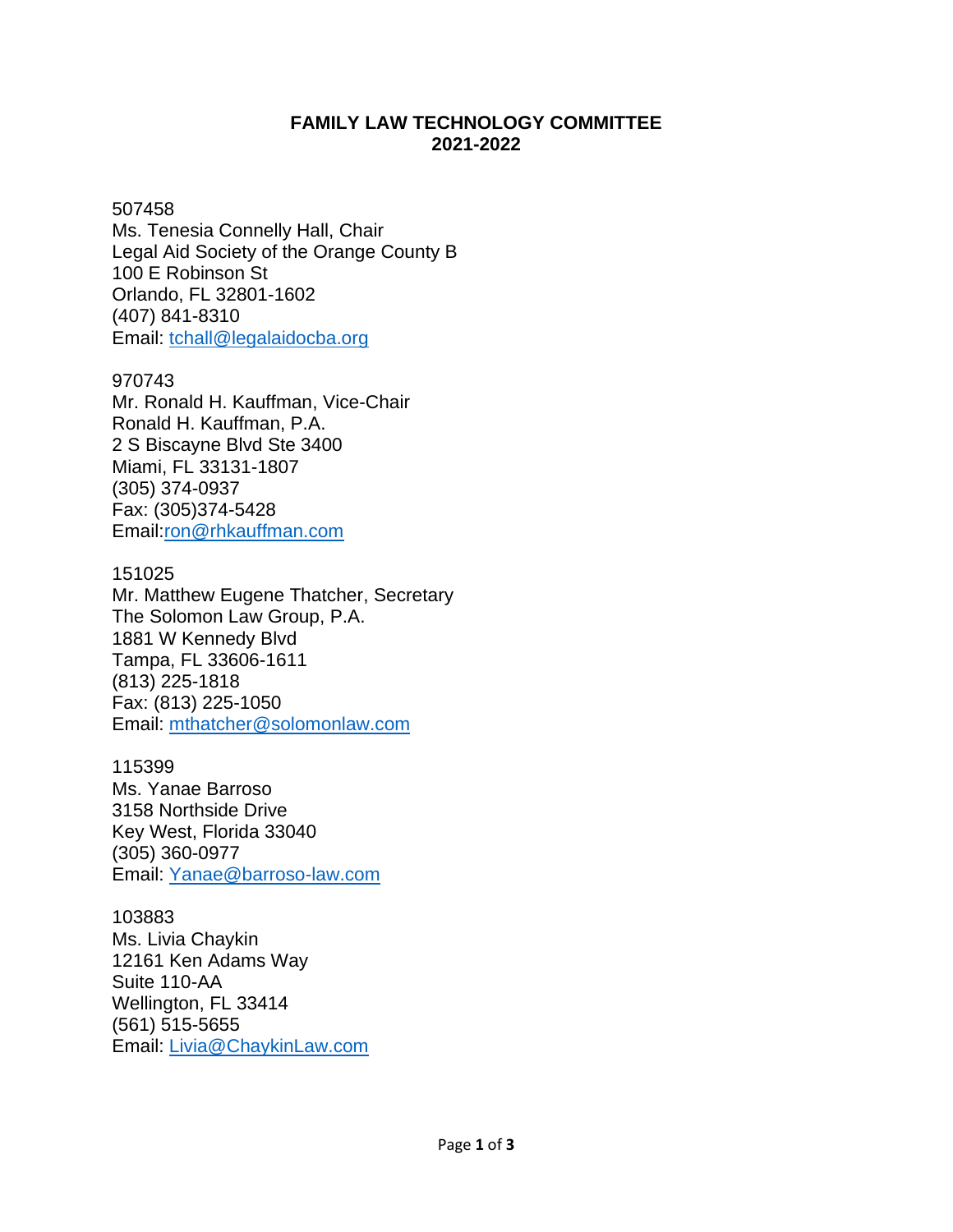0621080 Ms. Elizabeth P. Davis 114 Bates Avenue SW Winter Haven, Florida 33880 (863) 875-6817 x3 Email: [davis@elizabethdavislaw.com](mailto:davis@elizabethdavislaw.com)

#### 117523

Amber Kornreich Kornreich & Associates 14 NE 1<sup>st</sup> Avenue Suite 1208 Miami, Florida 33132 (305) 579-9111 Email: [amber@kornreichlaw.com](mailto:amber@kornreichlaw.com)

#### 69552

Mr. Cary Levinson Levinson & Capuano, LLC 101 NE 3 rd Ave Suite 1500 Fort Lauderdale, FL 33301 (954) 703-2110 Email: [cary@browardlegal.com](mailto:cary@browardlegal.com)

#### 101401

Ms. Rachel Licona Office of Court Counsel 315 Court Street Clearwater, FL 33756 (727) 582-7424 Email: [Rlicona@jud6.org](mailto:Rlicona@jud6.org)

#### 41366

Mr. Andrew Lieberman 1800 NW Corporate Blvd. Boca Raton, FL 33498 Email: andrew@wiselieberman.com

#### 301467

Mr. Michael P. Logan 1550 Brickell Avenue A502 Miami, FL 33129 (651) 308-7873